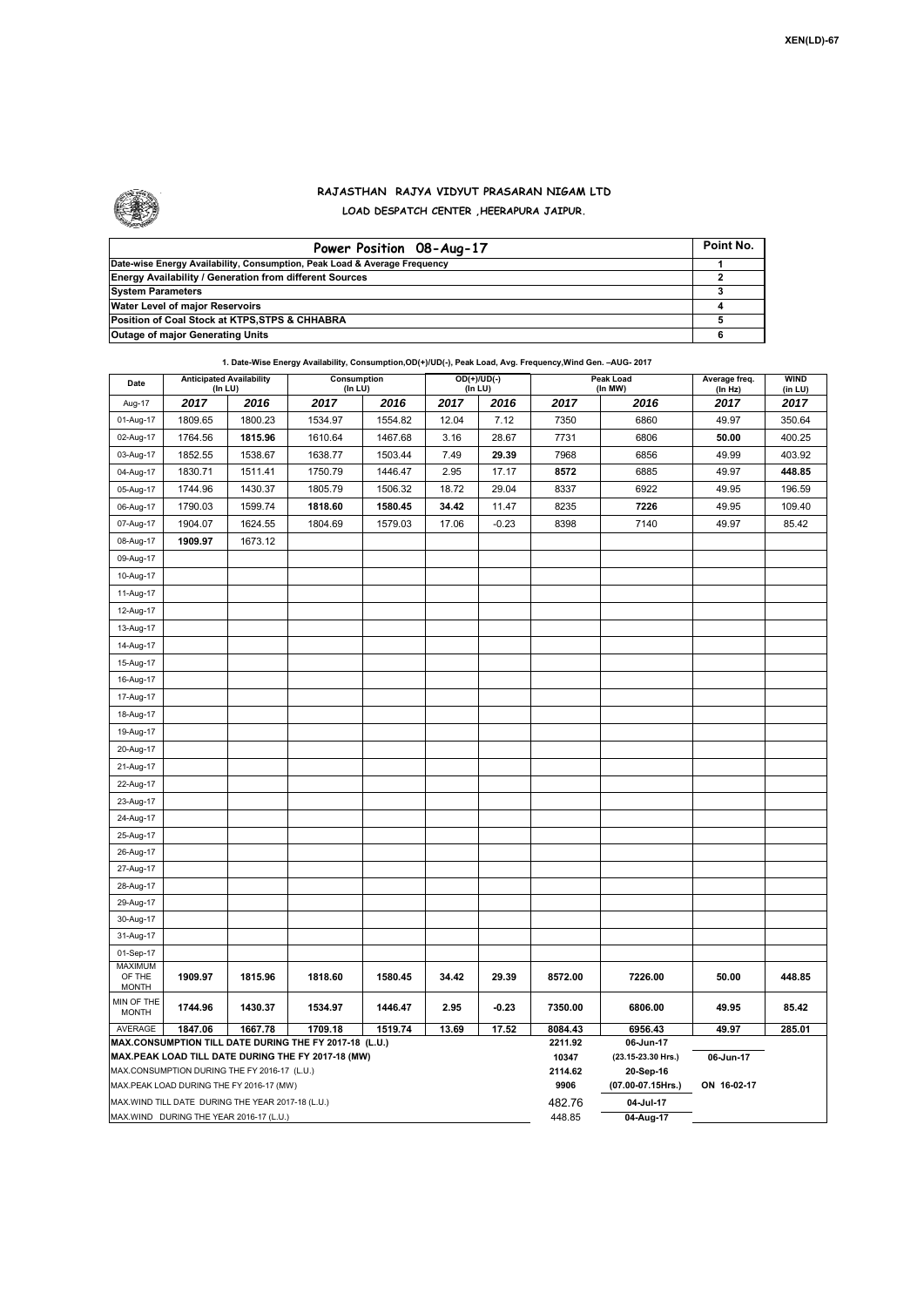## **2.Anticipated Availability/Generation From Different Sources**

|                         | (In LU)                                                      |                    |                    |                    |                    |                    |                    |                    |                    |                    |                    |                    |                    |
|-------------------------|--------------------------------------------------------------|--------------------|--------------------|--------------------|--------------------|--------------------|--------------------|--------------------|--------------------|--------------------|--------------------|--------------------|--------------------|
| S.No.                   | Sources Available to Rajasthan /                             | Prior              | Prior              | Actual             | Prior              | Prior              | Actual             | Prior              | Prior              | Actual             | Prior              | Prior              | Actual             |
|                         | Installed Capacity as on 30.09.2016                          | assessment         | assessment         | Energy             | assessment         | assessment         | Energy             | assessment         | assessment         | Energy             | assessment         | assessment         | Energy             |
|                         | (In MW)                                                      | of Avail. For      | of Avail.          | Received           | of Avail. For      | of Avail.          | Received           | of Avail. For      | of Avail.          | Received           | of Avail. For      | of Avail.          | Received           |
|                         |                                                              | next Day           |                    |                    | next Day           |                    |                    | next Day           |                    |                    | next Day           |                    |                    |
|                         |                                                              |                    | 4-Aug-17           |                    |                    | 5-Aug-17           |                    |                    | 6-Aug-17           |                    |                    | 7-Aug-17           |                    |
| $\mathbf{1}$            | KTPS (1240/1240)                                             | 42.00              | 42.00              | 36.42              | 42.00              | 42.00              | 38.60              | 42.00              | 42.00              | 41.42              | 42.00              | 42.00              | 41.08              |
| $\overline{\mathbf{2}}$ | STPS (1500/1500)                                             | 55.00              | 55.00              | 43.16              | 55.00              | 55.00              | 47.08              | 55.00              | 55.00              | 51.30              | 55.00              | 55.00              | 47.83              |
| 3                       | DHOLPUR GAS CCPP (330/330)                                   | 0.00               | 0.00               | 0.00               | 0.00               | 0.00               | 0.00               | 0.00               | 0.00               | 0.00               | 0.00               | 0.00               | 0.00               |
| 4                       | RAMGARH (273.5/273.5)                                        | 34.00              | 32.00              | 32.65              | 31.00              | 34.00              | 20.20              | 32.00              | 31.00              | 28.15              | 41.00              | 32.00              | 43.80              |
| 5                       | RAPP-A(200/200)                                              | 36.00              | 36.00              | 40.23              | 36.00              | 36.00              | 40.62              | 36.00              | 36.00              | 40.57              | 36.00              | 36.00              | 40.06              |
| 6<br>$\overline{7}$     | MAHI (140/140)                                               | 0.00               | 0.00<br>0.00       | 0.00<br>0.00       | 0.00<br>0.00       | 0.00<br>0.00       | 0.00<br>3.04       | 0.00               | 0.00               | 0.00               | 0.00               | 0.00<br>0.00       | 0.00<br>0.00       |
| 8                       | CHAMBAL (RPS+JS) (135.5/271)<br>GIRAL LIGNITE (250/250)      | 0.00<br>0.00       | 0.00               | 0.00               | 0.00               | 0.00               | 0.00               | 0.00<br>0.00       | 0.00<br>0.00       | 0.00<br>0.00       | 0.00<br>0.00       | 0.00               | 0.00               |
| 9                       | CHHABRA TPS 1000/1000)                                       | 64.00              | 108.00             | 173.15             | 162.00             | 64.00              | 148.05             | 164.00             | 162.00             | 222.79             | 162.00             | 164.00             | 190.29             |
| 10                      | ADANI (TPS) + KALISINDH (TPS)                                | 288.00             | 288.00             | 223.19             | 288.00             | 288.00             | 274.30             | 424.00             | 288.00             | 279.53             | 424.00             | 424.00             | 373.37             |
|                         | 1200+1200/1320+1200)                                         |                    |                    |                    |                    |                    |                    |                    |                    |                    |                    |                    |                    |
| 11                      | WIND FARM (3980.40/4119.15)                                  | 184.00             | 365.00             | 448.85             | 163.00             | 184.00             | 196.59             | 158.00             | 163.00             | 109.40             | 163.00             | 158.00             | 85.42              |
| 12                      | SOLAR POWER(737.70/1295.70)<br>CAPTIVE POWER PLANTS          | 0.00<br>0.00       | 0.00<br>0.00       | 0.00<br>0.00       | 0.00<br>0.00       | 0.00<br>0.00       | 0.00<br>0.00       | 0.00<br>0.00       | 0.00<br>0.00       | 0.00<br>0.00       | 0.00<br>0.00       | 0.00<br>0.00       | 0.00<br>0.00       |
| 13<br>14                | REGIONAL (INTRA STATE) O.A. (VLTPS                           | 0.00               | 0.00               | 0.00               | 0.00               | 0.00               | 0.00               | 0.00               | 0.00               | 0.00               | 0.00               | 0.00               | 0.00               |
| 15                      | OPEN ACCESS                                                  | $-77.90$           | $-74.42$           | $-74.42$           | $-80.56$           | $-77.90$           | $-77.9$            | $-59.32$           | $-80.56$           | $-80.56$           | $-36.55$           | $-59.32$           | $-59.83$           |
| 16                      | BIOMASS - (101.95/119.25)                                    | 5.00               | 5.00               | 4.88               | 5.00               | 5.00               | 4.86               | 5.00               | 5.00               | 4.86               | 5.00               | 5.00               | 4.44               |
| 17                      | BARSINGHSAR LTPS(250/250)                                    | 25.00              | 25.00              | 23.17              | 25.00              | 25.00              | 25.52              | 26.00              | 25.00              | 25.96              | 25.00              | 26.00              | 25.33              |
| 18                      | RAJWEST (1080/1080)                                          | 229.00             | 229.00             | 129.93             | 201.00             | 229.00             | 186.86             | 229.00             | 201.00             | 187.78             | 229.00             | 229.00             | 200.21             |
|                         | <b>TOTAL (A): 1-18</b>                                       | 884.11             | 1110.58            | 1081.21            | 927.44             | 884.11             | 907.82             | 1111.68            | 927.44             | 911.20             | 1145.45            | 1111.68            | 992.00             |
| 19                      | <b>BBMB COMPLEX</b>                                          |                    |                    |                    |                    |                    |                    |                    |                    |                    |                    |                    |                    |
|                         | a) BHAKRA(230.79/1516.3)                                     | 28.65              | 28.19<br>30.02     | 28.30              | 27.49              | 28.65              | 25.85              | 23.32              | 27.49              | 25.16              | 28.76<br>29.07     | 23.32              | 25.44              |
|                         | b) DEHAR (198/990)<br>c) PONG (231.66/396)                   | 30.32<br>30.0      | 24.83              | 30.80<br>28.25     | 30.26<br>34.62     | 30.32<br>30.05     | 30.24<br>33.86     | 29.96<br>35.09     | 30.26<br>34.62     | 30.08<br>35.19     | 41.27              | 29.96<br>35.09     | 29.01<br>38.32     |
|                         | TOTAL: a TO c                                                | 89.03              | 83.03              | 87.35              | 92.36              | 89.03              | 89.94              | 88.38              | 92.36              | 90.43              | 99.11              | 88.38              | 92.77              |
| 20                      | <b>CENTRAL STATIONS</b>                                      |                    |                    |                    |                    |                    |                    |                    |                    |                    |                    |                    |                    |
| d)                      | SINGRAULI (300/2000)                                         | 90.43              | 79.98              | 68.56              | 89.91              | 90.43              | 90.43              | 65.11              | 89.91              | 71.76              | 66.40              | 65.1'              | 61.75              |
| e)                      | <b>RIHAND</b><br>(310.24/3000)                               | 112.38             | 112.38             | 108.37             | 112.38             | 112.38             | 112.45             | 99.71              | 112.38             | 110.79             | 101.42             | 99.7               | 97.95              |
|                         | f) UNCHAHAR-I(20/420)                                        | 0.00               | 0.14               | 0.14               | 0.83               | 0.00               | 3.12               | 2.78               | 0.83               | 4.71               | 2.52               | 2.78               | 4.34               |
|                         | g) UNCHAHAR-II& III(61/630)                                  | 0.12               | 2.42               | 2.75               | 11.32              | 0.12               | 11.41              | 10.06              | 11.32              | 19.77              | 3.3'               | 10.06              | 15.96              |
|                         | h) INDIRA GANDHI STPS(JHAJHAR) 0.00/1500)                    | 0.00               | 0.00               | 0.00               | 0.00               | 0.00               | 0.00               | 0.00               | 0.00               | 0.00               | 0.00               | 0.00               | 0.00               |
|                         | i) NCTPS DADRI St-II (43.22/980) +                           | 0.00               | 8.41               | 8.02               | 6.52               | 0.00               | 5.07               | 8.48               | 6.52               | 7.86               | 8.8'               | 8.48               | 8.63               |
|                         | <b>DADRI-TH</b>                                              |                    |                    |                    |                    |                    |                    |                    |                    |                    |                    |                    |                    |
|                         | DADRI GAS (77/830)                                           | 0.01               | 3.41               | 2.76               | 0.72               | 0.01               | 1.98               | 1.78               | 0.72               | 3.10               | 1.57               | 1.78               | 2.74               |
|                         | (83.07/419)<br>k) ANTA                                       | 0.00               | 0.00               | 0.00               | 0.00               | 0.00               | 0.00               | 0.00               | 0.00               | 0.00               | 0.00               | 0.00               | 0.00               |
|                         | I) AURAIYA<br>(61.03/663)                                    | 0.00               | 0.00               | 0.00               | 0.00               | 0.00               | 0.00               | 0.00               | 0.00               | 0.00               | 0.00               | 0.00               | 0.00               |
|                         | m) NAPP<br>(44/440)                                          | 9.14               | 9.14               | 9.14               | 9.22               | 9.14               | 9.14               | 9.10               | 9.22               | 9.22               | 4.62               | 9.10               | 9.10               |
|                         | n) RAPP-B<br>(125/440)                                       | 31.09              | 31.09              | 31.09              | 31.09              | 31.09              | 31.09              | 31.09              | 31.09              | 31.09              | 31.09              | 31.09              | 31.09              |
|                         | o) RAPP-C<br>(88/440)                                        | 20.00              | 20.00              | 20.00              | 20.00              | 20.00              | 20.00              | 20.00              | 20.00              | 20.00              | 20.00              | 20.00              | 20.00              |
|                         | p) SALAL<br>(20.36/690)                                      | 4.68               | 4.72               | 4.68               | 4.78               | 4.68               | 4.60<br>16.68      | 4.76               | 4.78               | 4.76               | 4.79               | 4.76<br>16.76      | 4.73               |
|                         | q) URI<br>(70.37/720)<br>r) TANAKPUR (10.86/94)              | 16.75<br>1.56      | 16.69<br>2.28      | 16.72<br>2.03      | 15.79<br>2.21      | 16.75<br>1.56      | 1.77               | 16.76<br>0.99      | 15.79<br>2.21      | 15.96<br>2.20      | 16.75<br>2.39      | 0.99               | 16.75<br>1.08      |
|                         | s) CHAMERA - (105.84/540                                     | 25.15              | 21.40              | 17.26              | 25.15              | 25.15              | 25.15              | 25.15              | 25.15              | 25.15              | 25.15              | 25.15              | 25.15              |
|                         | t) CHAMERA-II (29.01/300)                                    | 6.96               | 6.96               | 6.96               | 6.96               | 6.96               | 6.96               | 6.96               | 6.96               | 6.96               | 6.96               | 6.96               | 6.96               |
|                         | u) CHAMERA-III (25.21/231                                    | 6.00               | 6.02               | 6.02               | 6.02               | 6.00               | 6.00               | 5.97               | 6.02               | 6.02               | 6.02               | 5.97               | 5.97               |
|                         | v) DHAULIGANGA (27/280)                                      | 5.90               | 6.50               | 6.50               | 1.64               | 5.90               | $6.0^{\circ}$      | 6.42               | 1.64               | 1.53               | 6.50               | 6.42               | 6.42               |
|                         | w) DULHASTI (42.42/390)                                      | 10.07              | 10.09              | 10.09              | 10.09              | 10.07              | 10.07              | 10.05              | 10.09              | 10.09              | 10.09              | 10.05              | 10.05              |
|                         | x) SEWA (13/120)                                             | 3.28               | 3.28               | 3.28               | 3.28               | 3.28               | 3.28               | 2.16               | 3.28               | 3.28               | 2.16               | 2.16               | 2.16               |
| y)                      | <b>NJPC</b>                                                  | 34.83              | 34.83              | 34.83              | 34.83              | 34.83              | 34.83              | 34.83              | 34.83              | 34.83              | 24.68              | 34.83              | 33.19              |
|                         | (112.00/1500)+RAMPUR(31.808/412.02)                          |                    |                    |                    |                    |                    |                    |                    |                    |                    |                    |                    |                    |
|                         | z) TEHRI (75/1000)                                           |                    | 17.28              | 17.28              | 17.71              | 17.35              | 17.49              | 4.94               | 17.71              |                    | 18.14              | 4.94               |                    |
| aa)                     | KOTESHWR (33.44/400) + PARBATI3                              | 17.35<br>20.40     | 20.40              | 35.75              | 20.40              | 20.40              | 34.57              | 20.40              | 20.40              | 14.23<br>33.39     | 32.57              | 20.40              | 8.12<br>31.63      |
|                         | 56.73/520)                                                   |                    |                    |                    |                    |                    |                    |                    |                    |                    |                    |                    |                    |
| ab)                     | <b>TALA</b>                                                  | 3.60               | 3.72               | 3.72               | 3.66               | 3.60               | 3.60               | 3.70               | 3.66               | 3.66               | 3.70               | 3.70               | 3.70               |
| ac)                     | MUNDRA UMPP (380/4000)                                       | 90.48              | 60.99              | 38.84              | 90.48              | 90.48              | 90.48              | 90.48              | 90.48              | 90.48              | 90.48              | 90.48              | 81.88              |
|                         | ad) SASAN (372/3960)                                         | 72.00              | 46.13              | 25.88              | 72.00              | 72.00              | 72.00              | 67.80              | 72.00              | 70.85              | 70.8               | 67.80              | 63.74              |
|                         | ae) FRKKA+KHLGN+TLCHR (70.18/3940)                           | 0.49               | 0.00               | 0.00               | 3.98               | 0.49               | 14.24              | 13.14              | 3.98               | 23.35              | 6.63               | 13.14              | 19.96              |
|                         | af) URS POWER(DADRI TH-I)                                    | 0.00               | 0.00               | 0.00               | 0.00               | 0.00               | 0.00               | 0.00               | 0.00               | 0.00               | 0.00               | 0.00               | 0.00               |
|                         | TOTAL SCHEDULE(a TO af)                                      | 671.70             | 611.30             | 568.04             | 693.36             | 671.70             | 722.38             | 650.99             | 693.36             | 715.48             | 666.68             | 650.99             | 665.81             |
|                         | LOSSES                                                       | $-10.16$           | $-7.89$            | $-18.12$           | $-11.40$           | $-10.16$           | $-23.5^{\circ}$    | $-14.34$           | $-11.40$           | $-23.13$           | $-21.05$           | $-14.34$           | $-20.90$           |
|                         | NET SCHEDULED                                                | 661.54             | 603.41             | 549.91             | 681.97             | 661.54             | 698.87             | 636.65             | 681.97             | 692.35             | 645.63             | 636.65             | 644.91             |
| 21                      | BILATERAL (REG.) EXCL.                                       | 26.41              | 26.41              | 26.41              | 26.41              | 26.41              | 26.41              | 26.44              | 26.41              | 26.41              | 13.22              | 26.44              | 24.51              |
|                         | <b>BANKING</b>                                               |                    |                    |                    |                    |                    |                    |                    |                    |                    |                    |                    |                    |
| 22                      | <b>BANKING</b>                                               | $-12.15$           | $-12.15$           | $-12.15$           | $-12.15$           | $-12.15$           | $-12.15$           | $-12.14$           | $-12.15$           | $-12.15$           | $-12.14$           | $-12.14$           | $-12.14$           |
| 23                      | BILATERAL(INTER-REG.).                                       | 115.29             | 114.81             | 115.29             | 86.43              | 113.34             | 96.35              | 86.34              | 84.44              | 86.43              | 86.34              | 84.11              | 82.74              |
|                         | EXCLUDING (ISOA & BANKING)<br><b>INTER STATE OPEN ACCESS</b> |                    |                    |                    |                    |                    |                    |                    |                    |                    |                    |                    |                    |
| 24                      | BILATERAL+IEX)                                               | 77.90              | 74.42              | 74.42              | 80.56              | 77.90              | 77.90              | 59.32              | 80.56              | 80.56              | 36.55              | 59.32              | 59.83              |
| 25                      | INDIAN ENERGY EXCHANGE                                       | $-8.13$            | $-87.25$           | $-87.25$           | $-0.63$            | $-8.13$            | $-8.13$            | $-4.22$            | $-0.63$            | $-0.63$            | $-5.08$            | $-4.22$            | $-4.22$            |
|                         | <b>TOTAL(B): (19 TO 25)</b>                                  | 860.86             | 720.12             | 666.63             | 862.60             | 860.86             | 879.25             | 792.39             | 862.60             | 872.98             | 764.53             | 792.39             | 795.63             |
|                         | TOTAL GENERATION (A +B): 1 TO                                |                    |                    | 1747.84            |                    |                    | 1787.07            |                    |                    | 1784.18            |                    |                    | 1787.63            |
|                         | 25                                                           |                    |                    |                    |                    |                    |                    |                    |                    |                    |                    |                    |                    |
|                         | OVER DRAWAL (+)/UNDER                                        |                    |                    | 2.95               |                    |                    | 18.72              |                    |                    | 34.42              |                    |                    | 17.06              |
|                         | DRAWAL (-)                                                   |                    |                    |                    |                    |                    |                    |                    |                    |                    |                    |                    |                    |
|                         | <b>GRAND TOTAL</b>                                           | 1744.96<br>1430.37 | 1830.71<br>1511.41 | 1750.79<br>1446.47 | 1790.03<br>1599.74 | 1744.96<br>1430.37 | 1805.79<br>1506.32 | 1904.07<br>1624.55 | 1790.03<br>1599.74 | 1818.60<br>1580.45 | 1909.97<br>1673.12 | 1904.07<br>1624.55 | 1804.69<br>1579.04 |
|                         | <b>LAST YEAR</b>                                             |                    |                    |                    |                    |                    |                    |                    |                    |                    |                    |                    |                    |